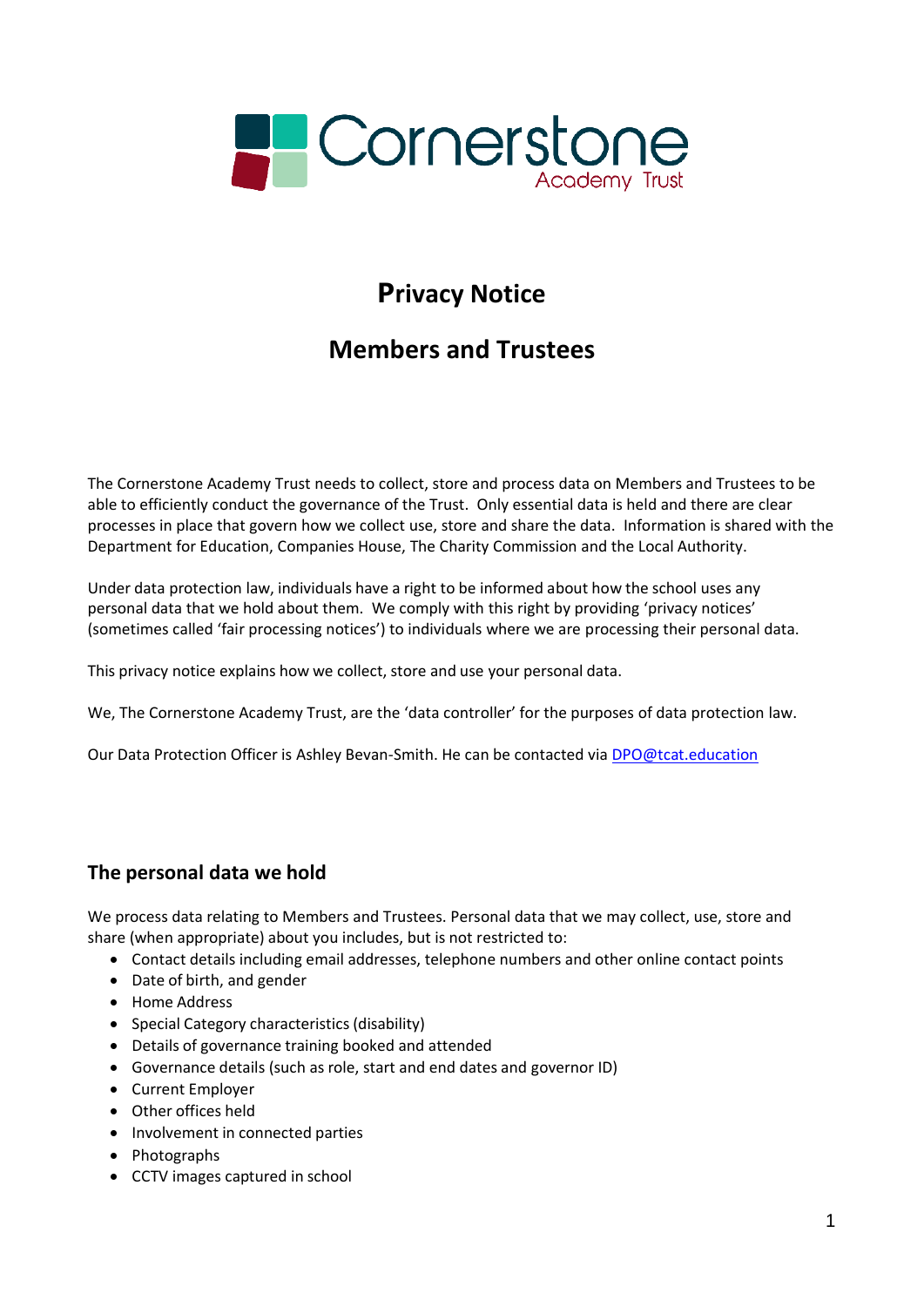# **Why we use this data**

The purpose of processing this data is to help us govern the Trust, including to:

- To communicate with you about relevant school business
- To procure appropriate training for you to fulfil your role
- To adhere to the governance guidelines laid down in our Articles of Association
- Meet the requirements of the DfE
- Meet the requirements of the Local Authority
- Meet the requirements of Companies House
- Meet the requirements of the Charities Commission
- Ensure that no conflict of interests exists
- Inform our school and the wider community

#### **Our lawful basis for using this data**

We only collect and use personal information about you when the law allows us to. Most commonly, we use it where we need to:

- **Article 6 (c) Legal obligation**: Comply with a legal obligation
- **Article 6 (e) Public Task:** Carry out a task in the public interest

Some information we process will be Special Category data under **Article 9**. We will rely on the legal basis of **Article 9 (g)** processing is necessary for reasons of substantial public interest.

Less commonly, we may also use personal information about you where:

- You have given us consent to use it in a certain way
- We need to protect your vital interests (or someone else's interests) eg in a life or death situation
- We have legitimate interests in processing the data eg where processing is necessary for the performance of a task carried out in the public interest or in the exercise of official authority vested in the controller as a publically funded education establishment.

Where you have provided us with consent to use your data, you may withdraw this consent at anytime. We will make this clear when requesting your consent and explain how you go about withdrawing consent if you wish to do so.

Some of the reasons listed above for collecting and using personal information about you overlap, and there may be several grounds which justify the Trust/school's use of your data.

## **Collecting this information**

While the majority of information we collect from you is mandatory, there is some information that you can choose whether or not to provide to us.

Whenever we seek to collect information from you, we make it clear whether you must provide this information (and, if so, what the possible consequences are of not complying), or whether you have a choice.

#### **How we store this data**

Data stored in paper format is kept securely and is only accessible only by the Senior Leadership Team and their Personal Assistants.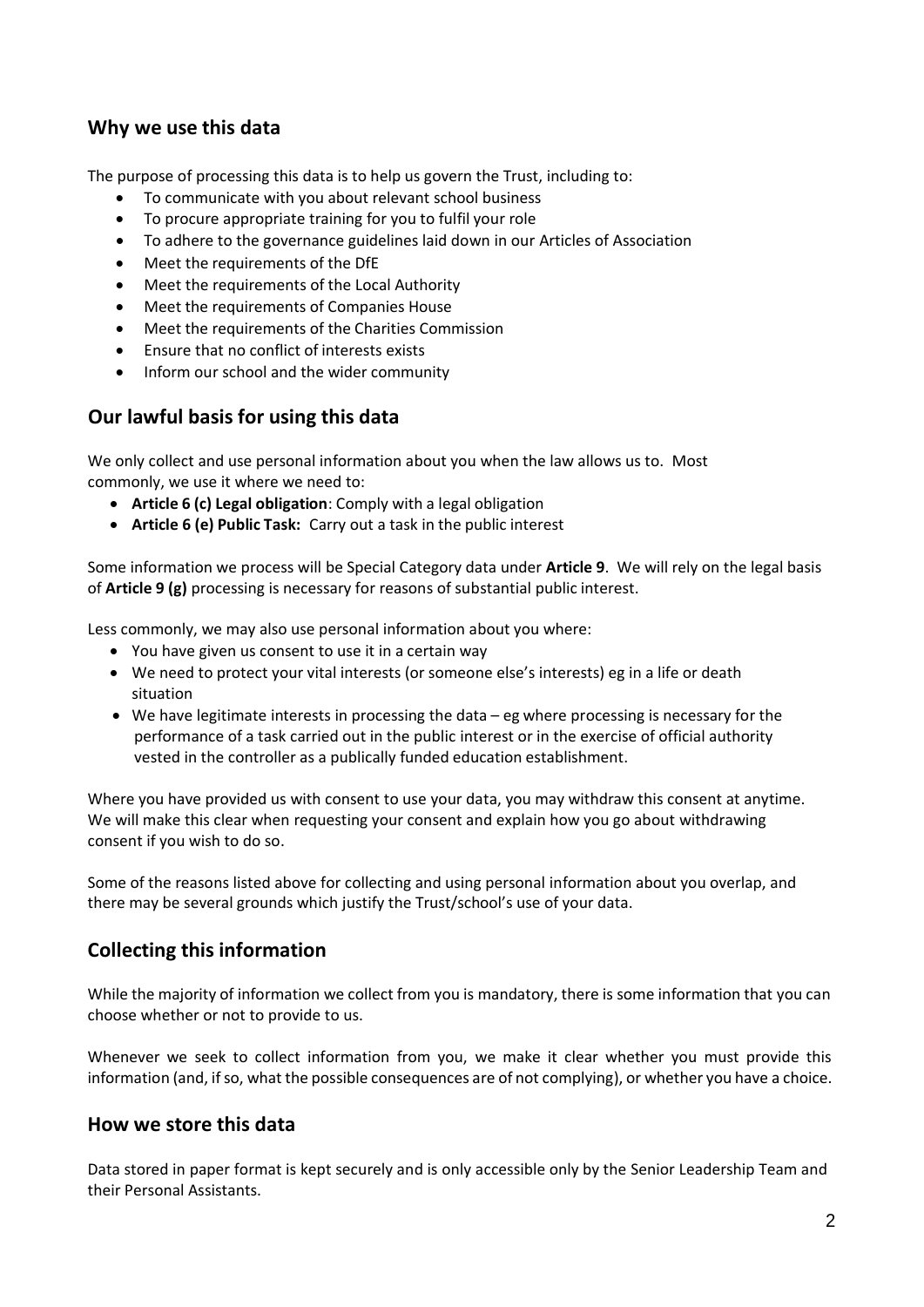Data in electronic format is kept in a secure area on the Trust systems.

Once your involvement in the Trust has ended, we will retain this file and delete the information in it in accordance with our record retention schedule/records management policy.

# **Data sharing**

We do not share information about you with any third party without your consent unless the law and our policies allow us to do so.

# **Transferring data internationally**

Where we transfer personal data to a country or territory outside the European Economic Area, we will do so in accordance with data protection law.

# **Your rights**

#### **How to access personal information we hold about you.**

Individuals have a right to make a **Subject Access Request (SAR)** to gain access to personal information that the school holds about them.

If you make a SAR, and if we do hold information about you, we will:

- Give you a description of it
- Tell you why we are holding and processing it, and how long we will keep it for
- Explain where we got it from, if not from you
- Tell you who it has been, or will be, shared with
- Let you know whether any automated decision-making is being applied to the data, and any consequences of this
- Give you a copy of the information in an intelligible form

You may also have the right for your personal information to be transmitted electronically to another organisation in certain circumstances.

If you would like to make a request, please contact our data protection officer, [Ashley Bevan-Smith](mailto:DPO@tcat.education)

#### **Your** other rights regarding your data

Under data protection law, individuals have certain rights regarding how their personal data is used and kept safe. You have the right to:

- Object to the use of your personal data if it would cause, or is causing, damage or distress
- Prevent your data being used to send direct marketing
- Object to the use of your personal data for decisions being taken by automated means (by a computer or machine, rather than by a person)
- In certain circumstances, have inaccurate personal data corrected, deleted or destroyed, or restrict processing
- Claim compensation for damages caused by a breach of the data protection regulations

To exercise any of these rights, please contact our data protection officer, [Ashley Bevan-Smith](mailto:DPO@tcat.education)

## **Complaints**

We take any complaints about our collection and use of personal information very seriously.

If you think that our collection or use of personal information is unfair, misleading or inappropriate,or have any other concern about our data processing, please raise this with us in the first instance. To make a